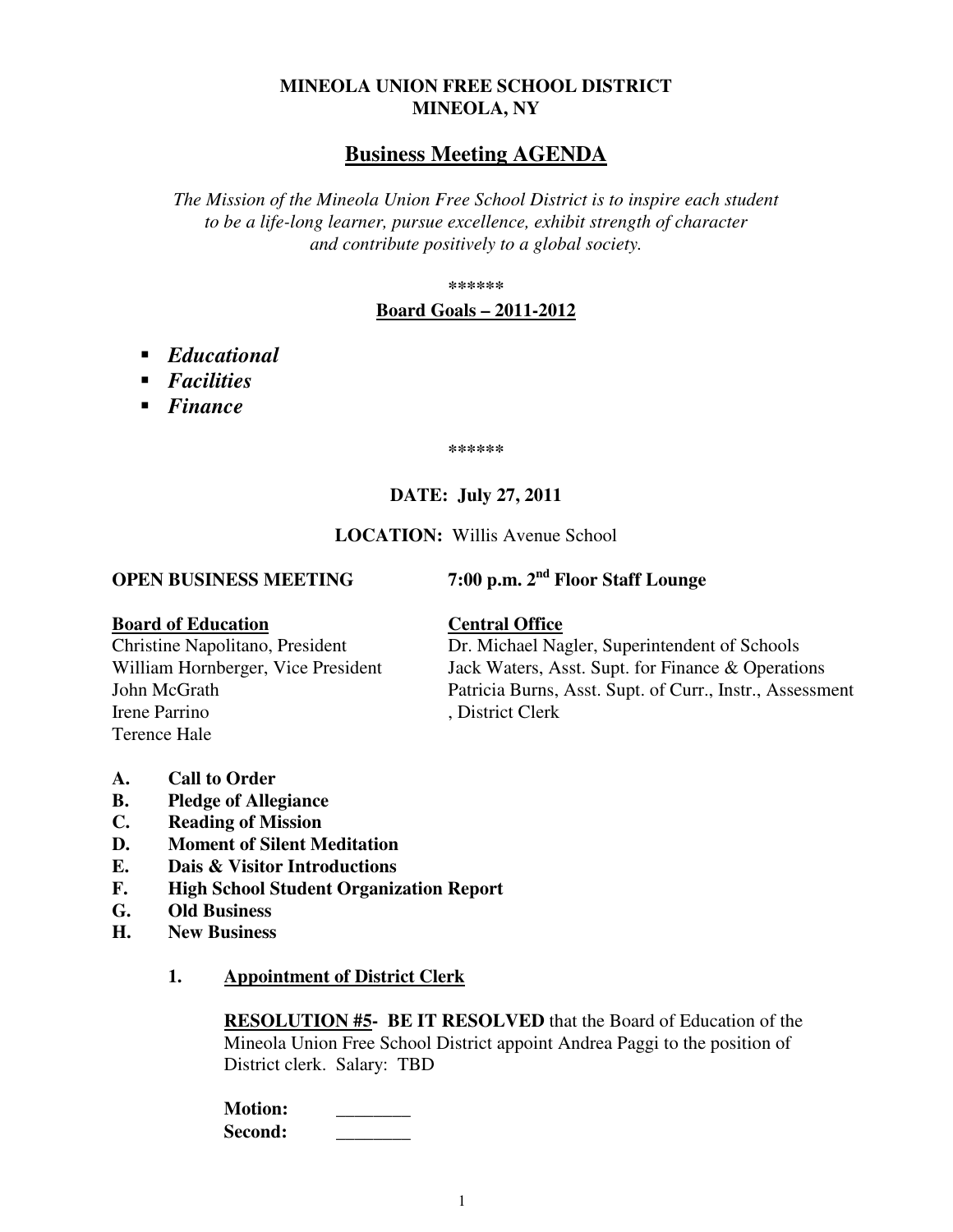| Yes:    | No: |
|---------|-----|
|         |     |
|         |     |
|         |     |
|         |     |
| Passed: |     |

# 2. **Policy – First Reading of Policy #6642 – Fund Balance**

**RESOLUTION #6 – BE IT RESOLVED** that the Board of Education of the Mineola Union Free School District waives the first formal reading of Policy #6642 (Fund Balance) due to its availability on the information table.

| <b>Motion:</b><br>Second: |     |  |
|---------------------------|-----|--|
| Yes:                      | No: |  |
|                           |     |  |
|                           |     |  |
|                           |     |  |
|                           |     |  |
| Passed:                   |     |  |

**3 Section 75 Charges**

**RESOLUTION # 7 BE IT RESOLVED** that the BOARD OF EDUCATION hereby accepts the charges preferred by the District Superintendent pursuant to New York State Civil Service Law Section 75 against an employee named in the Statement of Charges dated July 7, 2011 (Employee #1),

AND IT IS FURTHER RESOLVED, that Joseph Wooley, Esq. is hereby designated as Hearing Officer to hear such charges and to make proposed findings of fact and a recommendation with respect to measure of discipline, if guilt be found, in accordance with the provisions of the Civil Service Law,

AND IT IS FURTHER RESOLVED, that said employee shall be suspended without pay for thirty days pending determination of the charges.

| <b>Motion:</b><br>Second: |     |  |
|---------------------------|-----|--|
| Yes:                      | No: |  |
|                           |     |  |
|                           |     |  |
|                           |     |  |
|                           |     |  |
| ________                  |     |  |

Passed: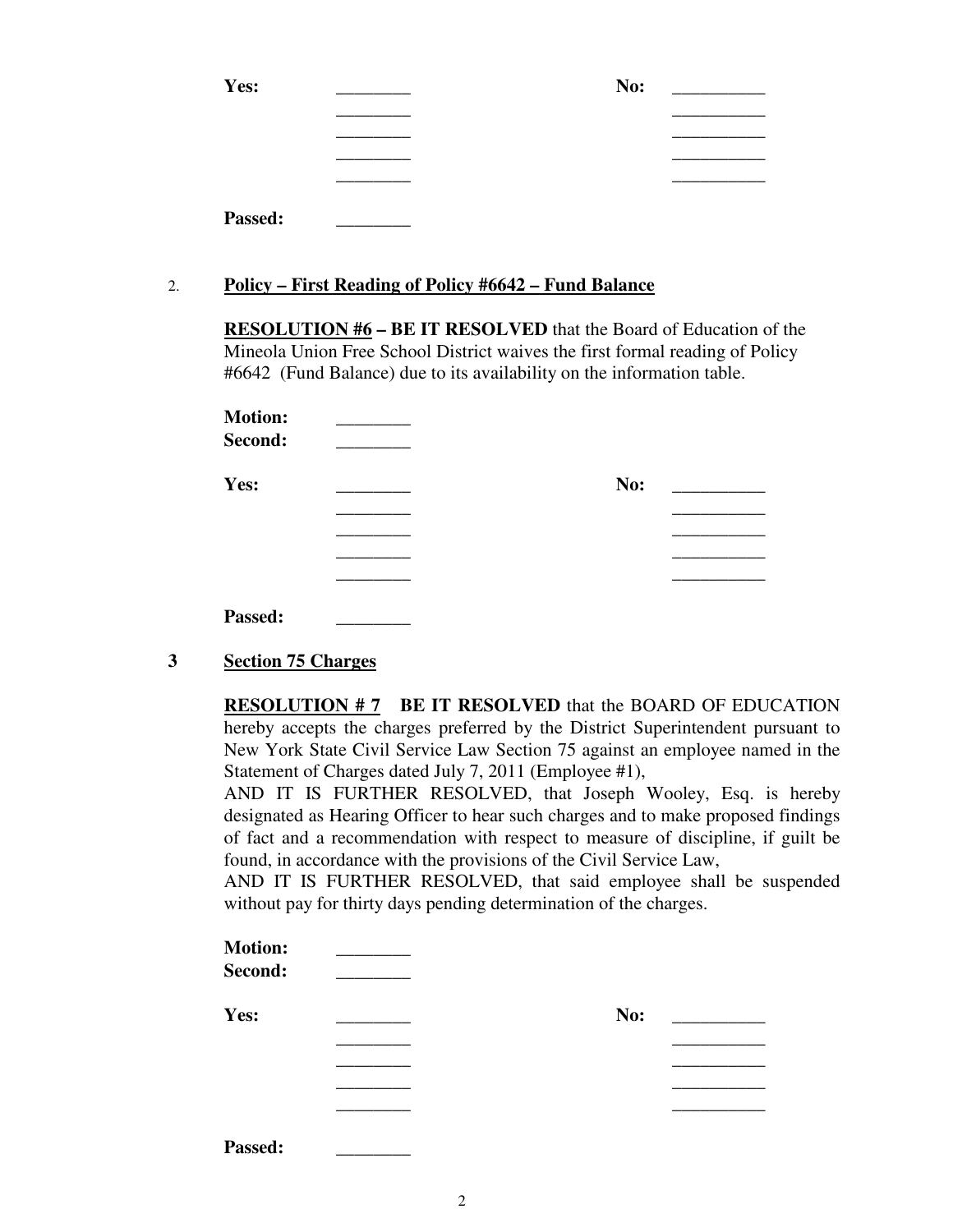## 4. **Section 75 Charges**

**RESOLUTION #8 BE IT RESOLVED** that the BOARD OF EDUCATION hereby accepts the charges preferred by the District Superintendent pursuant to New York State Civil Service Law Section 75 against an employee named in the Statement of Charges dated July 27, 2011 (Employee #2),

AND IT IS FURTHER RESOLVED, that Joseph Wooley, Esq. is hereby designated as Hearing Officer to hear such charges and to make proposed findings of fact and a recommendation with respect to measure of discipline, if guilt be found, in accordance with the provisions of the Civil Service Law,

AND IT IS FURTHER RESOLVED, that said employee shall be suspended without pay for thirty days pending determination of the charges.

| <b>Motion:</b><br>Second: |     |
|---------------------------|-----|
| Yes:                      | No: |
|                           |     |
|                           |     |
|                           |     |
|                           |     |
| Passed:                   |     |

# **5 Section 75 Charges**

**RESOLUTION # 9 BE IT RESOLVED** that the BOARD OF EDUCATION hereby accepts the charges preferred by the District Superintendent pursuant to New York State Civil Service Law Section 75 against an employee named in the Statement of Charges dated July 27, 2011 (Employee #3),

AND IT IS FURTHER RESOLVED, that Joseph Wooley, Esq. is hereby designated as Hearing Officer to hear such charges and to make proposed findings of fact and a recommendation with respect to measure of discipline, if guilt be found, in accordance with the provisions of the Civil Service Law,

AND IT IS FURTHER RESOLVED, that said employee shall be suspended without pay for thirty days pending determination of the charges.

| <b>Motion:</b><br>Second: |     |  |
|---------------------------|-----|--|
| Yes:                      | No: |  |
|                           |     |  |
|                           |     |  |
|                           |     |  |
|                           |     |  |
| Passed:                   |     |  |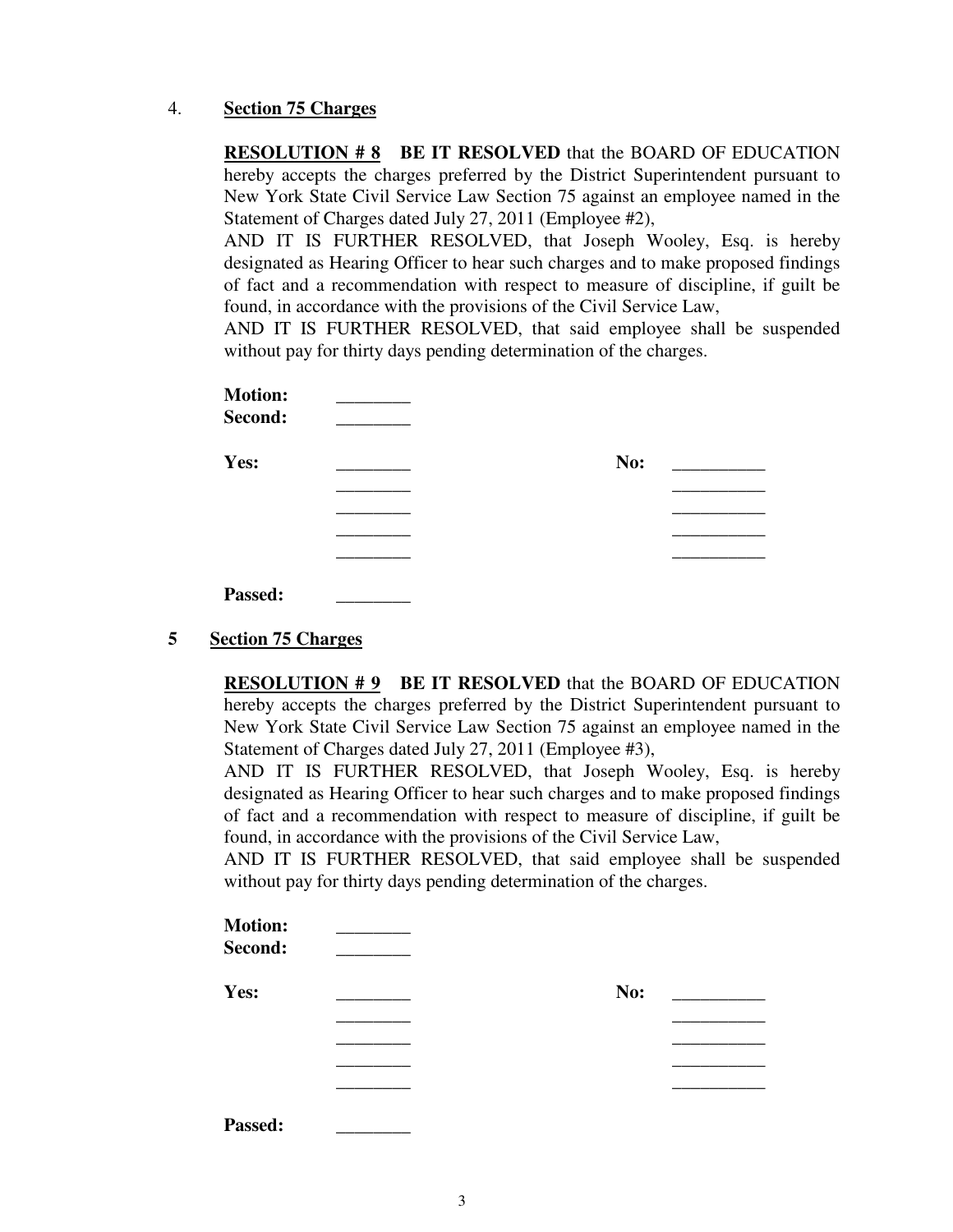## **I. Consensus Agenda**

# **1. Accepting of Minutes**

a. None

# **2. Instruction**

- a. Resignations
	- 1. That the Board of Education accepts the resignation of Trevlin Alexander, art teacher, effective June 30, 2011
- b. Appointments
	- 1. That the Board of Education approves the appointment of Vincent Russo to the position of Driver Education Coordinator for Fall 2011 and Spring 2012 driver education program. Driver education coordinator and Instructor stipends: as per MTA contract. The driver education program is self funded.
	- 2. That the Board of Education approve the following staff for Summer 2011 Band Camp:

| <b>Name</b>                 | <b>Position</b>              | 2011- 5 Days |
|-----------------------------|------------------------------|--------------|
| <b>Frank Mauriello</b>      | <b>Band Director</b>         | \$1,548.81   |
| <b>Chris Bonacorsa</b>      | <b>Ass't Band Director</b>   | \$1,032.84   |
| <b>Anthony DeMarino</b>     | <b>Colorguard Director</b>   | \$1,032.84   |
| <b>Jennifer Berthold</b>    | <b>Guard Instructor</b>      | \$687.37     |
| <b>Steve Buglino</b>        | <b>Marching Instructor</b>   | \$687.37     |
| <b>Mike Maraia</b>          | <b>Guard Instructor</b>      | \$687.37     |
| <b>Kris Nuzzi</b>           | <b>Guard Instructor</b>      | \$687.37     |
| Lisa Granath                | <b>Guard Instructor</b>      | \$687.37     |
| <b>Mike Coppola</b>         | <b>Drill Instructor</b>      | \$687.37     |
| <b>Tim Doran</b>            | <b>Brass Instructor</b>      | \$687.37     |
| <b>Julio Cruz</b>           | <b>WW Instructor</b>         | \$687.37     |
| <b>Ken Frank</b>            | <b>Percussion Instructor</b> | \$687.37     |
| <b>Lauren Granath</b>       | <b>Percussion Instructor</b> | \$687.37     |
| <b>Michelle Ferreira</b>    | Chaperone                    | \$602.56     |
| <b>Frank Lao</b>            | Chaperone                    | \$602.56     |
| <b>Kim Kennedy</b>          | Chaperone                    | \$602.56     |
| <b>Chris Wallitsch</b>      | <b>Chaperone</b>             | \$602.56     |
| <b>Brandon Kraayenbrink</b> | <b>EMT</b>                   | \$687.37     |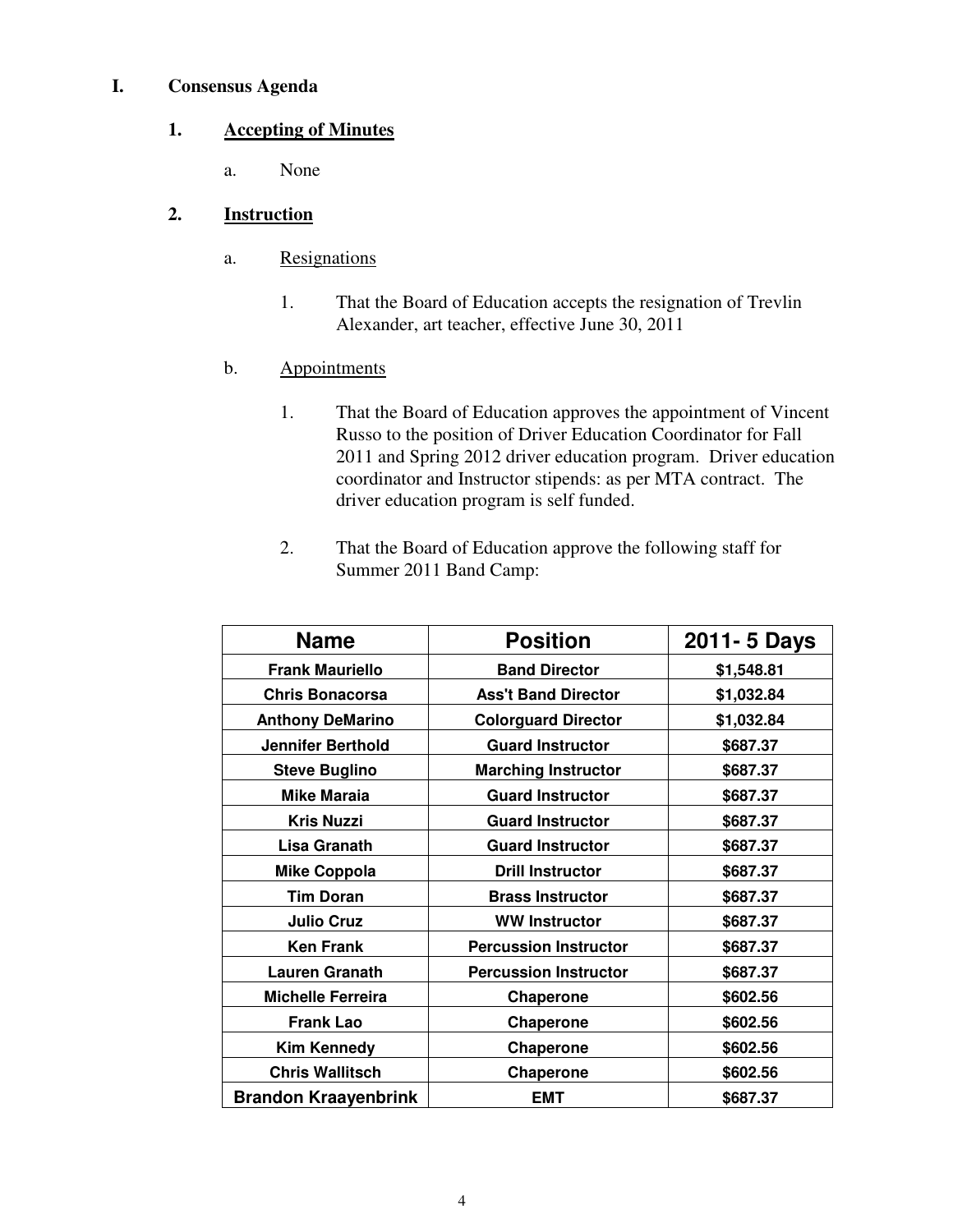3. That the Board of Education approve a self-funded 2011 Summer Music Program. Staff will be:

Mark Bennett - \$3848.64 Kristin Frazer \$3848.64

## **2.1. Instruction: Committee on Special Education Actions**

 That the Board of Education approves the CSE/CPSE/SCSE recommended programs and services from May 1, 2011 to May 31, 2011.

# **2.2. Instruction: Contracted Instructional Services**

- a. That the Board of Education approves the contract for related services between Marion Care, Inc. and the Mineola UFSD for the 2011-2012 school year.
- b. That the Board of Education approves the contract for related services between Brookville Center for Children's Services and the Mineola UFSD for the 2011-2012 school year.

# **2.3. Instruction: Student Actions**

That the Board of Education approves the following overnight field trips:

- Band Camp, Monday, August 15- Saturday, August 20, 2011 Circle Lodge/Camp Kinder Ring- Hopewell Junction, NY
- New York State Field Band Conference Marching Band Championships, Sat., Oct. 29- Oct. 31, 2011, Syracuse, NY

# **2.4. Instruction: Other**

That the Board of Education approves the Professional Development Plan for the 2011-2012 school year.

# **3. Civil Service**

- a. Resignations/Excessing
	- 1. That the Board of Education accepts the resignation of Elaine Deo, part time bus aide in transportation, effective June 30, 2011
	- 2. That the Board of Education approves the excessing of James Taylor, due to the closure of Cross Street School, effective June 30, 2011.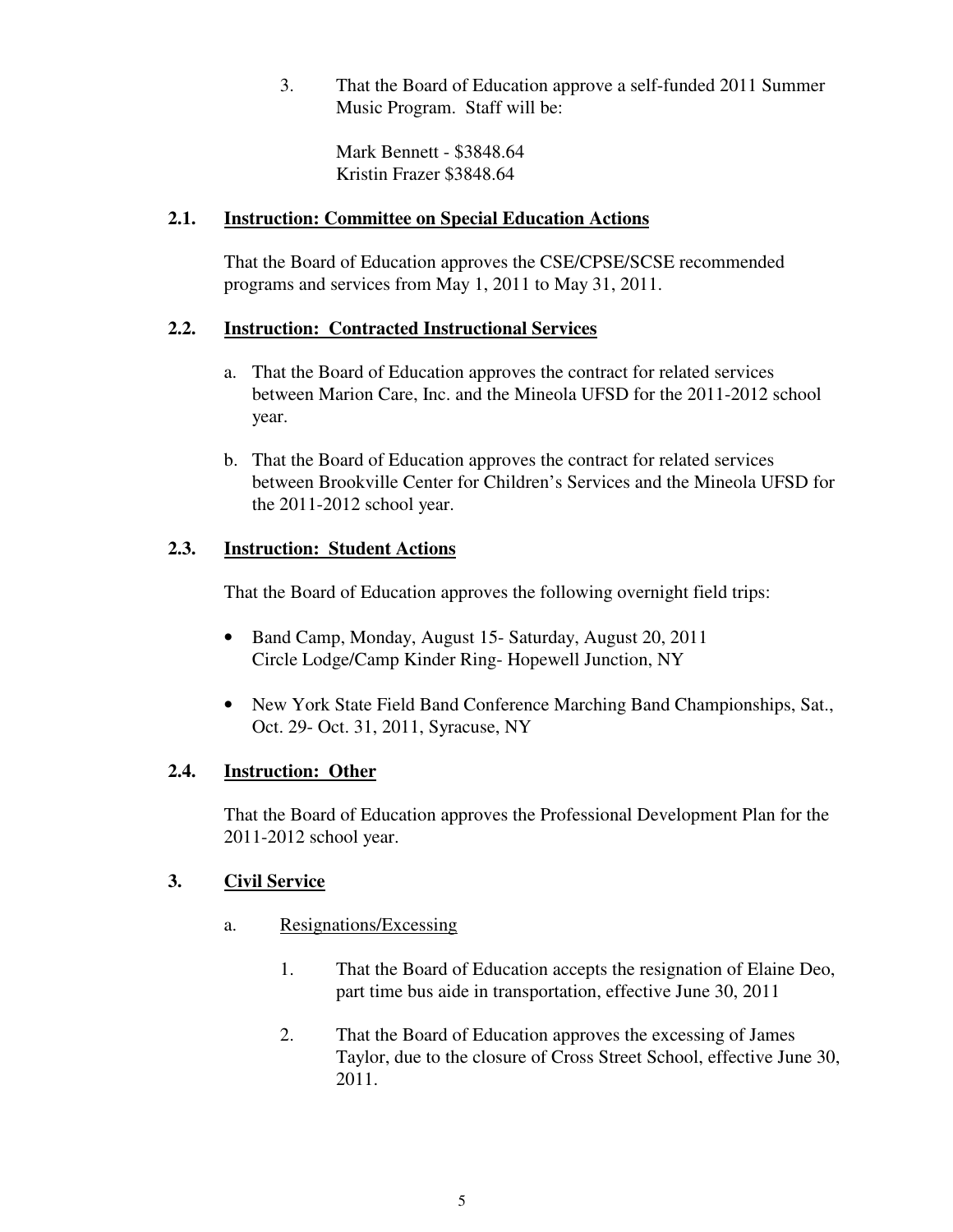# b. Appointments

- 1. That the Board of Education approves the appointments of the following Maintainer Subs, effective July 25, 2011. Salary: \$20 per hour.
	- Luis Cano
	- Robert Jordan
- 2. That the Board of Education approves the appointment of Nuno Tinoco to summer cleaner, effective July 5, 2011 through August 19, 2011. Salary: \$8.00 per hour
- 3. That the Board of Education approves the appointment of Jennifer Vlavianos to the position of Teachers-in-Training for the Summer Special Education Program, effective July 5, 2011. Salary: \$9.00 per hour.
- 4. That the Board of Education approves the appointment of Stephen Gaffney to the position of Teachers-in-Training for the Summer Special Education Program, effective July 5, 2011. Salary: \$8.50 per hour.
- 5. That the Board of Education approves the appointment James Taylor to the position of Cleaner Sub, effective July 1, 2011. Salary: \$12.25
- 6. That the Board of Education approves the appointment Elaine Deo to the position of Bus Aide Sub, effective September 1, 2011. Salary: \$10.75
- 7. That the Board of Education approves the appointment of Jillian Vento to the position of Teacher Aide Sub for the Summer Special Education Program, effective July 5, 2011. Salary: \$13.74 per hour.
- 8. That the Board of Education approves amending the salary of Melanie Reif, Teacher Aide in the Summer Special Education Program from \$21.85 to \$21.35, effective July 5, 2011.

# **4. Business/Finance**

- a. Treasurer's Report
- b. Approval of Invoices and Payroll

# **4.1. Business/Finance: Contract Approvals**

- **4.2. Business/Finance: Bids**
- **5. Other**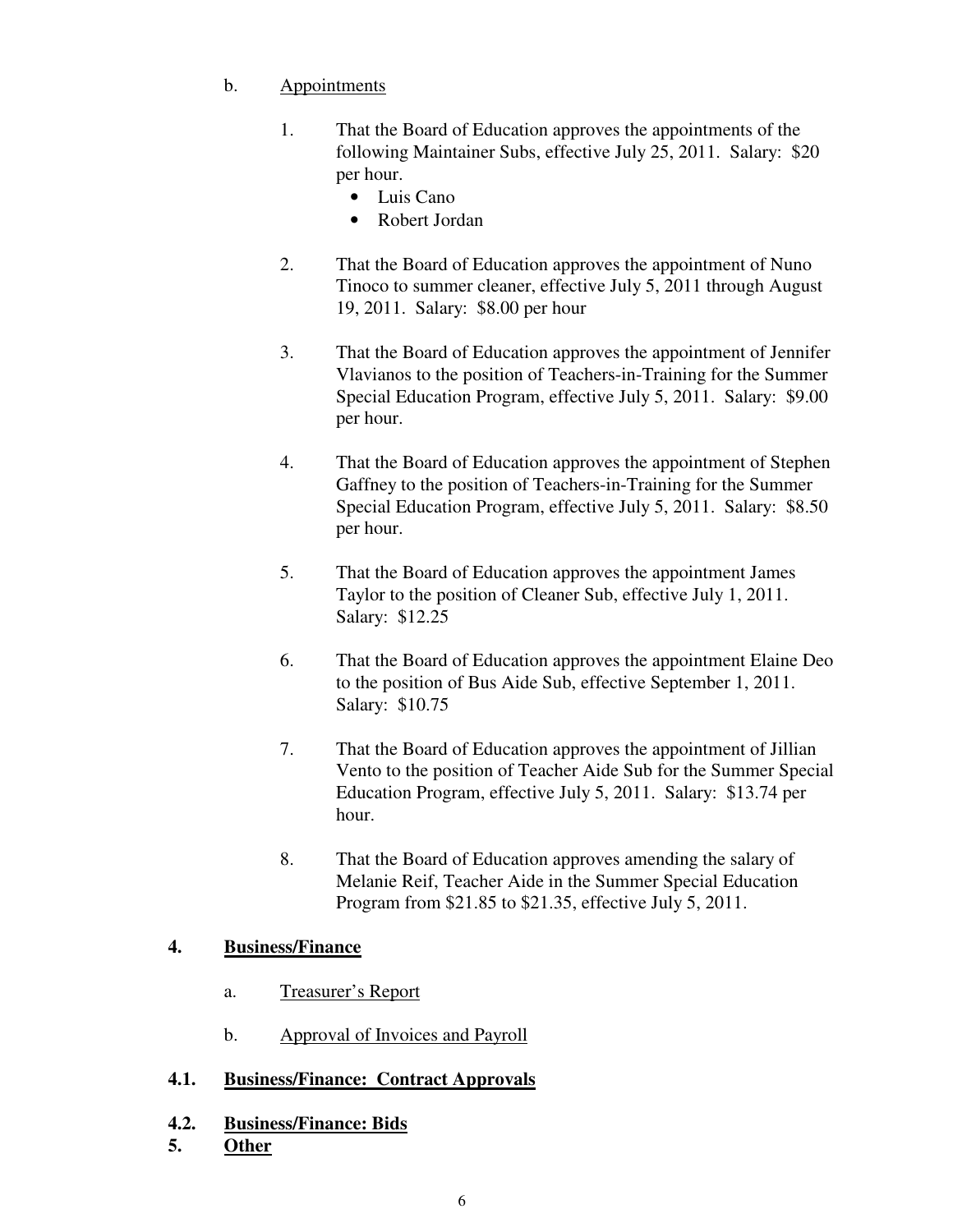**RESOLUTION #10 – BE IT RESOLVED THAT** the Board of Education approves Consensus Agenda items I.1.a. through I.3.b.8. as presented.

| No: |  |
|-----|--|
|     |  |
|     |  |
|     |  |
|     |  |
|     |  |

## **J. Public Comments**

## **K. Board of Education Reports**

- Comments from Board President
- Board Committee Report
- Superintendent of Schools' Reports & Comments
	- o Superintendent Comments
	- o Capital Updates
- Table Reports
	- o Finance and Operations Report
		- Monthly Financial Report
		- Building & Grounds Report
			- Building Usage
			- **Vandalism**
			- Work order status
		- Transportation Report
- Special Reports

\*Public Questions - Board Committee Reports; Student Organization Report; Superintendent's Report; Table Reports (All Finance & Operation Functions); and Special Report

### L. Executive Session Time: \_\_\_\_\_ p.m.

| <b>Motion:</b><br>Second: |     |
|---------------------------|-----|
| Yes:                      | No: |
|                           |     |
|                           |     |
|                           |     |
|                           |     |

| <b>Passed:</b> |
|----------------|
|                |